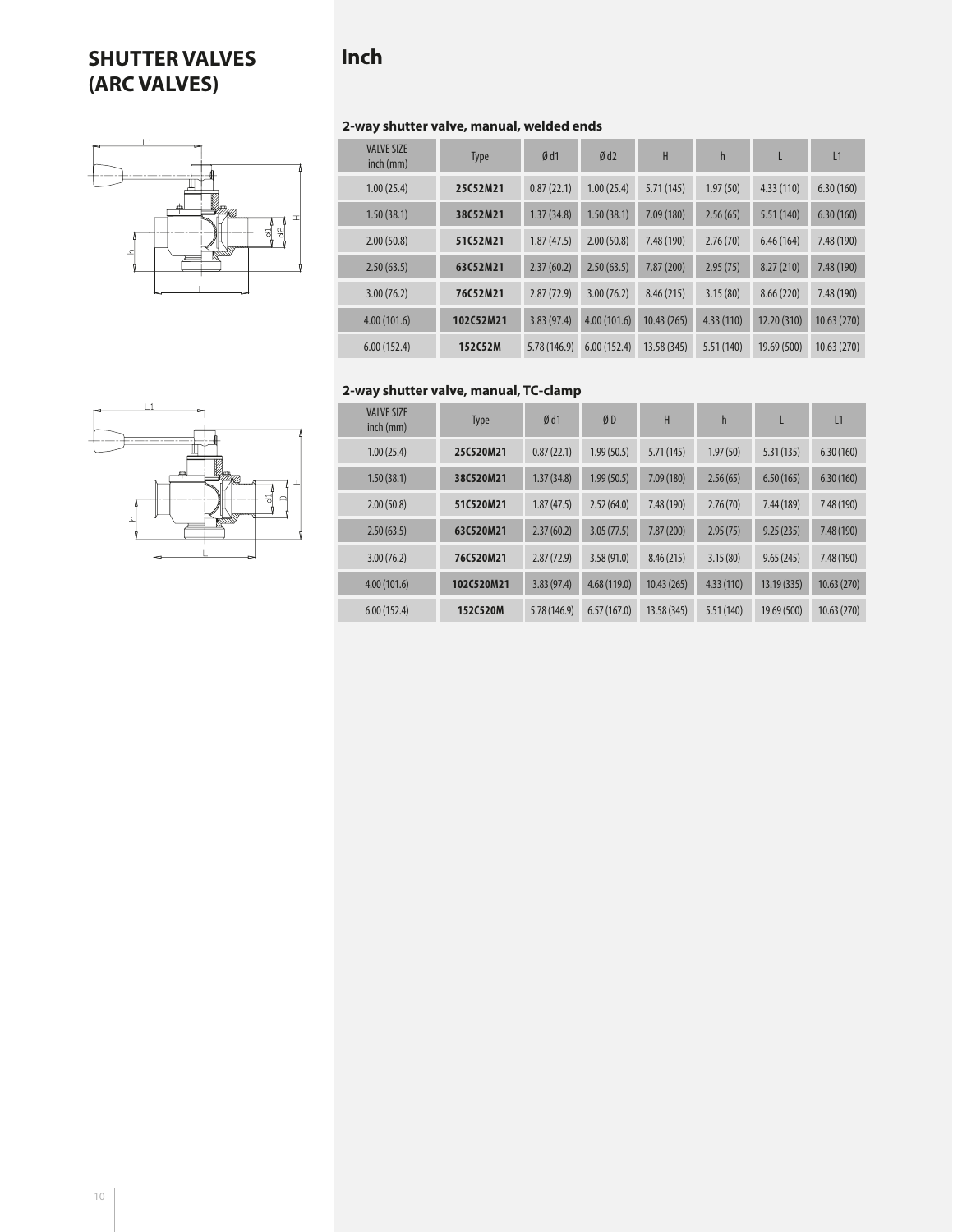## **Inch**

## **2-way shutter valve, pneumatic (air/air - air/spring), welded ends**

| <b>VALVE SIZE</b><br>$inch$ (mm) | <b>Type</b> | Ød1        | Ød2         | H           | h         | L          | ØD1       |
|----------------------------------|-------------|------------|-------------|-------------|-----------|------------|-----------|
| 1.00(25.4)                       | 25C52A21    | 0.87(22.1) | 1.00(25.4)  | 11.81(300)  | 1.97(50)  | 4.33(110)  | 3.50(89)  |
| 1.50(38.1)                       | 38C52A21    | 1.37(34.8) | 1.50(38.1)  | 13.19(335)  | 2.56(65)  | 5.51(140)  | 3.50(89)  |
| 2.00(50.8)                       | 51C52A21    | 1.87(47.5) | 2.00(50.8)  | 13.39 (340) | 2.76(70)  | 6.46(164)  | 4.09(104) |
| 2.50(63.5)                       | 63C52A21    | 2.37(60.2) | 2.50(63.5)  | 13.98 (355) | 2.95(75)  | 8.27(210)  | 4.09(104) |
| 3.00(76.2)                       | 76C52A21    | 2.87(72.9) | 3.00(76.2)  | 16.61(422)  | 3.15(80)  | 8.66(220)  | 5.08(129) |
| 4.00(101.6)                      | 102C52A21   | 3.83(97.4) | 4.00(101.6) | 18.66 (474) | 4.33(110) | 12.20(310) | 5.08(129) |

#### **2-way shutter valve, pneumatic (air/air - air/spring), TC-clamp**

| <b>VALVE SIZE</b><br>$inch$ (mm) | <b>Type</b> | Ød1        | ØD          | H           | $\mathsf{h}$ |             | ØD1       |
|----------------------------------|-------------|------------|-------------|-------------|--------------|-------------|-----------|
| 1.00(25.4)                       | 25C520A21   | 0.87(22.1) | 1.99(50.5)  | 11.81 (300) | 1.97(50)     | 5.31(135)   | 3.50(89)  |
| 1.50(38.1)                       | 38C520A21   | 1.37(34.8) | 1.99(50.5)  | 13.19(335)  | 2.56(65)     | 6.50(165)   | 3.50(89)  |
| 2.00(50.8)                       | 51C520A21   | 1.87(47.5) | 2.52(64.0)  | 13.39 (340) | 2.76(70)     | 7.44(189)   | 4.09(104) |
| 2.50(63.5)                       | 63C520A21   | 2.37(60.2) | 3.05(77.5)  | 13.98(355)  | 2.95(75)     | 9.25(235)   | 4.09(104) |
| 3.00(76.2)                       | 76C520A21   | 2.87(72.9) | 3.58(91.0)  | 16.61(422)  | 3.15(80)     | 9.65(245)   | 5.08(129) |
| 4.00(101.6)                      | 102C520A21  | 3.83(97.4) | 4.68(119.0) | 18.66 (474) | 4.33(110)    | 13.19 (335) | 5.08(129) |

## **2-way shutter valve, pneumatic (air/air - air/spring), welded ends**

| <b>VALVE SIZE</b><br>$inch$ (mm) | <b>Type</b> | Ød1          | Ød2         | H           | h         | L           | L1         |
|----------------------------------|-------------|--------------|-------------|-------------|-----------|-------------|------------|
| 1.00(25.4)                       | 25C52Ab21   | 0.87(22.1)   | 1.00(25.4)  | 11.30 (287) | 1.97(50)  | 4.33(110)   | 6.34(161)  |
| 1.50(38.1)                       | 38C52Ab21   | 1.37(34.8)   | 1.50(38.1)  | 12.60 (320) | 2.56(65)  | 5.51(140)   | 6.34(161)  |
| 2.00(50.8)                       | 51C52Ab21   | 1.87(47.5)   | 2.00(50.8)  | 12.91 (328) | 2.76(70)  | 6.46(164)   | 6.34(161)  |
| 2.50(63.5)                       | 63C52Ab21   | 2.37(60.2)   | 2.50(63.5)  | 13.46 (342) | 2.95(75)  | 8.27(210)   | 6.34(161)  |
| 3.00(76.2)                       | 76C52Ab21   | 2.87(72.9)   | 3.00(76.2)  | 14.57 (370) | 3.15(80)  | 8.66(220)   | 8.23(209)  |
| 4.00(101.6)                      | 102C52Ab21  | 3.83(97.4)   | 4.00(101.6) | 16.65(423)  | 4.33(110) | 12.20 (310) | 8.23(209)  |
| 6.00(152.4)                      | 152C52Ab    | 5.78 (146.9) | 6.00(152.4) | 21.26 (540) | 5.51(140) | 19.69 (500) | 13.11(333) |

## **2-way shutter valve, pneumatic (air/air - air/spring), TC-clamp**

| <b>VALVE SIZE</b><br>inch (mm) | <b>Type</b> | Ød1         | ØD          | H           | $\mathsf{h}$ | L           | L1         |
|--------------------------------|-------------|-------------|-------------|-------------|--------------|-------------|------------|
| 1.00(25.4)                     | 25C520Ab21  | 0.87(22.1)  | 1.99(50.5)  | 11.30(287)  | 1.97(50)     | 5.31(135)   | 6.34(161)  |
| 1.50(38.1)                     | 38C520Ab21  | 1.37(34.8)  | 1.99(50.5)  | 12.60 (320) | 2.56(65)     | 6.50(165)   | 6.34(161)  |
| 2.00(50.8)                     | 51C520Ab21  | 1.87(47.5)  | 2.52(64.0)  | 12.91 (328) | 2.76(70)     | 7.44 (189)  | 6.34(161)  |
| 2.50(63.5)                     | 63C520Ab21  | 2.37(60.2)  | 3.05(77.5)  | 13.46 (342) | 2.95(75)     | 9.25(235)   | 6.34(161)  |
| 3.00(76.2)                     | 76C520Ab21  | 2.87(72.9)  | 3.58(91.0)  | 14.57 (370) | 3.15(80)     | 9.65(245)   | 8.23 (209) |
| 4.00(101.6)                    | 102C520Ab21 | 3.83(97.4)  | 4.68(119.0) | 16.65(423)  | 4.33(110)    | 13.19(335)  | 8.23(209)  |
| 6.00(152.4)                    | 152C520Ab   | 5.78(146.9) | 6.57(167.0) | 21.26 (540) | 5.51(140)    | 19.69 (500) | 13.11(333) |
|                                |             |             |             |             |              |             |            |



**SHUTTER VALVES**

**(ARC VALVES)**



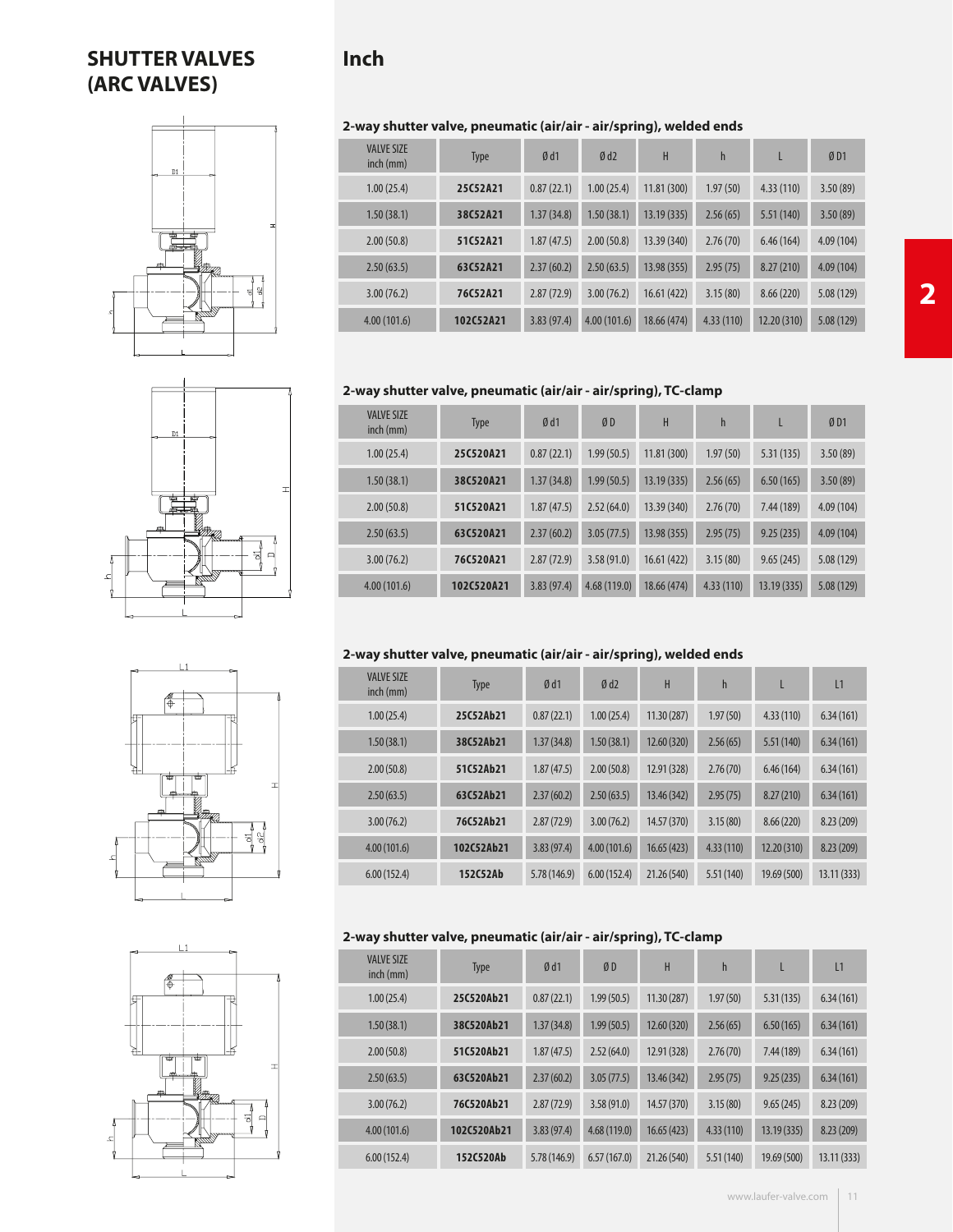# **SHUTTER VALVES (ARC VALVES)**

# **Inch**

<u> 직</u> 영



| <b>VALVE SIZE</b><br>$inch$ (mm) | <b>Type</b> | Ød1         | Ød2         | H           | $\mathsf{h}$ | L           | L1         |
|----------------------------------|-------------|-------------|-------------|-------------|--------------|-------------|------------|
| 1.00(25.4)                       | 25C53M21    | 0.87(22.1)  | 1.00(25.4)  | 5.71(145)   | 1.97(50)     | 4.33(110)   | 6.30(160)  |
| 1.50(38.1)                       | 38C53M21    | 1.37(34.8)  | 1.50(38.1)  | 7.09(180)   | 2.56(65)     | 5.51 (140)  | 6.30(160)  |
| 2.00(50.8)                       | 51C53M21    | 1.87(47.5)  | 2.00(50.8)  | 7.48 (190)  | 2.76(70)     | 6.46(164)   | 7.48 (190) |
| 2.50(63.5)                       | 63C53M21    | 2.37(60.2)  | 2.50(63.5)  | 7.87(200)   | 2.95(75)     | 8.27(210)   | 7.48 (190) |
| 3.00(76.2)                       | 76C53M21    | 2.87(72.9)  | 3.00(76.2)  | 8.46(215)   | 3.15(80)     | 8.66(220)   | 7.48 (190) |
| 4.00(101.6)                      | 102C53M21   | 3.83(97.4)  | 4.00(101.6) | 10.43(265)  | 4.33(110)    | 12.20 (310) | 10.63(270) |
| 6.00(152.4)                      | 152C53M     | 5.78(146.9) | 6.00(152.4) | 13.58 (345) | 5.51(140)    | 19.69 (500) | 10.63(270) |

## **3-way shutter valve, manual, TC-clamp**



| <b>VALVE SIZE</b><br>$inch$ (mm) | <b>Type</b> | Ød1         | ØD          | H          | $\mathsf{h}$ |             | L <sub>1</sub> |
|----------------------------------|-------------|-------------|-------------|------------|--------------|-------------|----------------|
| 1.00(25.4)                       | 25C530M21   | 0.87(22.1)  | 1.99(50.5)  | 5.71(145)  | 1.97(50)     | 5.31(135)   | 6.30(160)      |
| 1.50(38.1)                       | 38C530M21   | 1.37(34.8)  | 1.99(50.5)  | 7.09(180)  | 2.56(65)     | 6.50(165)   | 6.30(160)      |
| 2.00(50.8)                       | 51C530M21   | 1.87(47.5)  | 2.52(64.0)  | 7.48 (190) | 2.76(70)     | 7.44 (189)  | 7.48 (190)     |
| 2.50(63.5)                       | 63C530M21   | 2.37(60.2)  | 3.05(77.5)  | 7.87 (200) | 2.95(75)     | 9.25(235)   | 7.48 (190)     |
| 3.00(76.2)                       | 76C530M21   | 2.87(72.9)  | 3.58(91.0)  | 8.46(215)  | 3.15(80)     | 9.65(245)   | 7.48 (190)     |
| 4.00(101.6)                      | 102C530M21  | 3.83(97.4)  | 4.68(119.0) | 10.43(265) | 4.33(110)    | 13.19(335)  | 10.63(270)     |
| 6.00(152.4)                      | 152C530M    | 5.78(146.9) | 6.57(167.0) | 13.58(345) | 5.51(140)    | 19.69 (500) | 10.63(270)     |